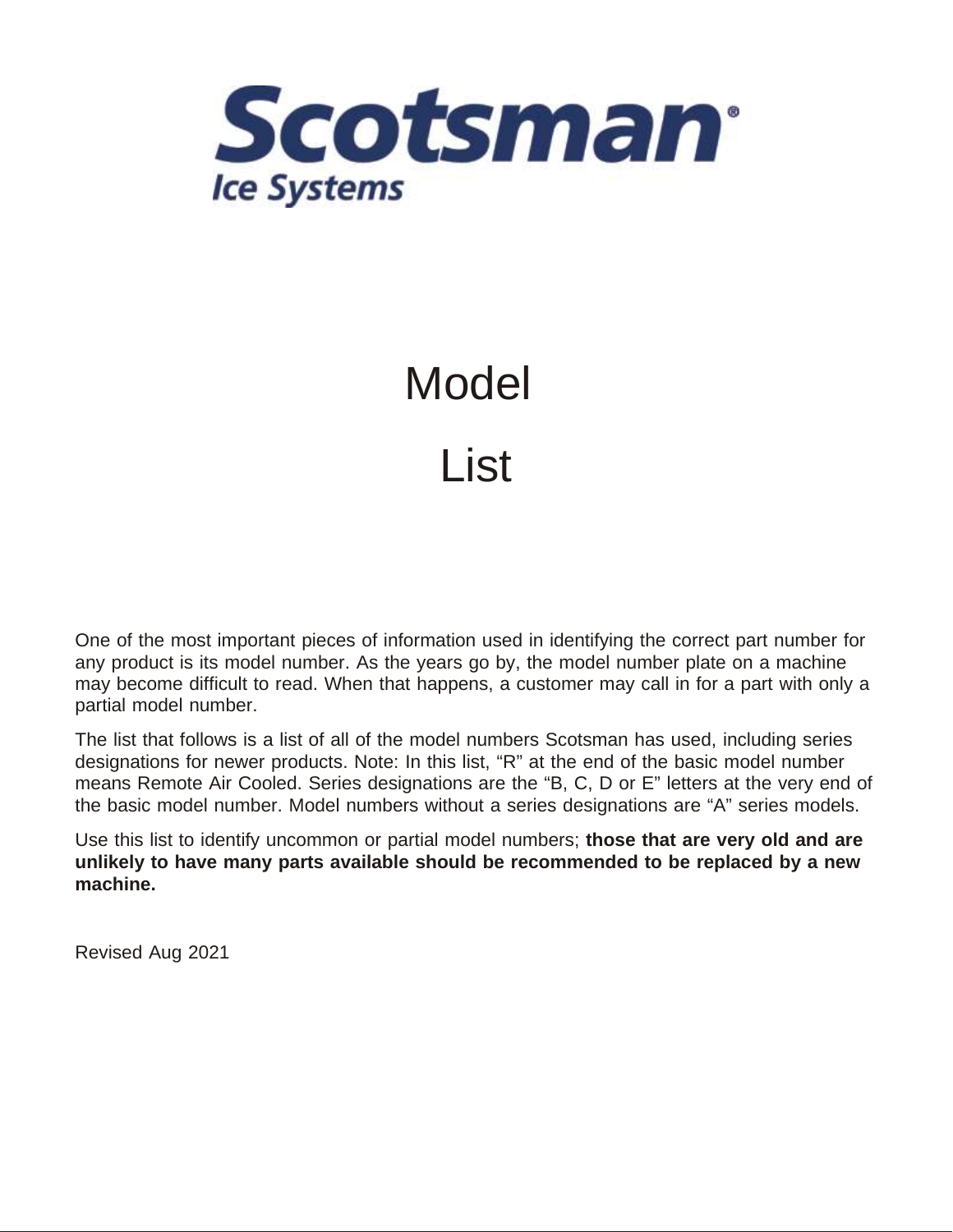|       | Unit                                 | Approx      |
|-------|--------------------------------------|-------------|
| Model | <b>Type</b>                          | Prod. Date. |
|       |                                      |             |
|       | ACD1 Flaker, Disp 65-71              |             |
|       | ACD75. Flaker, Disp 65-71            |             |
|       | ACD75. Flaker, Disp 64-72            |             |
|       | AC10. Cuber 76-80                    |             |
|       | AC11. Cuber 80-83                    |             |
|       | AC20Cuber75-83                       |             |
|       | AC25. Cuber 77-95                    |             |
|       | AC30. Cuber 74-96                    |             |
|       | AC50. Cuber (same as CSW1) . 83 only |             |
|       | AC55Cuber84-88                       |             |
|       | AC125Cuber85-94                      |             |
|       | AD2. Flaker, Disp 64-72              |             |
|       | AF1Flaker74-93                       |             |
|       | AF300 Flaker 93-95                   |             |
|       | AF325 Flaker 78-94                   |             |
|       | AF330 Flaker 78-80                   |             |
|       | AF430 Flaker 78-82                   |             |
|       | AF730 Flaker 78-82                   |             |
|       | AF840 Flaker 79-81                   |             |
|       | AFE325 Flaker 94-08                  |             |
|       | AFE400  Flaker  95-10                |             |
|       | AFE424 Flaker 10-17                  |             |
|       | AN760Nugget83-89                     |             |
|       | B20 Bin. 77-80                       |             |
|       | B40. Bin. 72-87                      |             |
|       | B60. Bin. 72-87                      |             |
|       | B80. Bin. 75-81                      |             |
|       | B90. Bin. 75-03                      |             |
|       | B120 Bin. 77-82                      |             |
|       | B230 Bin. 11-15                      |             |
|       | B222Bin08-12                         |             |
|       | B322Bin 08-                          |             |
|       | B330Bin 08-                          |             |
|       | B530Bin 08-                          |             |
|       |                                      |             |
|       | B948Bin 08-                          |             |
|       | BC0530Cuber20-21                     |             |
|       | BH250Bin85-86                        |             |
|       | BH260Bin00-02                        |             |
|       | BH360Bin02-07                        |             |

|       | Unit               | Approx      |
|-------|--------------------|-------------|
| Model | <b>Type</b>        | Prod. Date. |
|       | BH375Bin00-02      |             |
|       | B400 Bin. 60-84    |             |
|       | BH450Bin83-86      |             |
|       | B500HBin56-81      |             |
|       | BH500Bin85-86      |             |
|       | BH530 Bin  88 only |             |
|       | BH550Bin88-00      |             |
|       | BH550CBin00-07     |             |
|       | B590Bin89-90       |             |
|       | B650Bin84-86       |             |
|       | BH650Bin58-74      |             |
|       | B700 Bin. 64-77    |             |
|       | B750Bin56-81       |             |
|       | BH750. Bin. 80-87  |             |
|       | BH800Bin87-00      |             |
|       | BH800C Bin00-04    |             |
|       | BH801. Bin. 05-07  |             |
|       | BH900Bin91-00      |             |
|       | BH900C Bin00-07    |             |
|       | B1000 Bin. 56-74   |             |
|       | BH1000Bin85-88     |             |
|       | BH1000ABin86-91    |             |
|       | BH1100Bin 03-      |             |
|       | BH1250Bin59-74     |             |
|       | BH1300 Bin  03-    |             |
|       | BH1350 Bin88-89    |             |
|       | BH1351 Bin88-89    |             |
|       | BH1360 Bin. 89-95  |             |
|       | BH1366 Bin. 98-03  |             |
|       | BH1370Bin95-98     |             |
|       | BH1600 Bin 03-     |             |
|       | BH1650Bin98-98     |             |
|       | BH1666 Bin. 98-03  |             |
|       | B1500 Bin. 56-74   |             |
|       | BX15Bin ext72-86   |             |
|       | BX83Bin ext75-03   |             |
|       | BX85Bin ext75-81   |             |
|       | BX87Bin ext75-89   |             |
|       | BX113Bin ext77-82  |             |
|       | BX128Bin ext77-82  |             |
|       | C0322 Cuber 2006-  |             |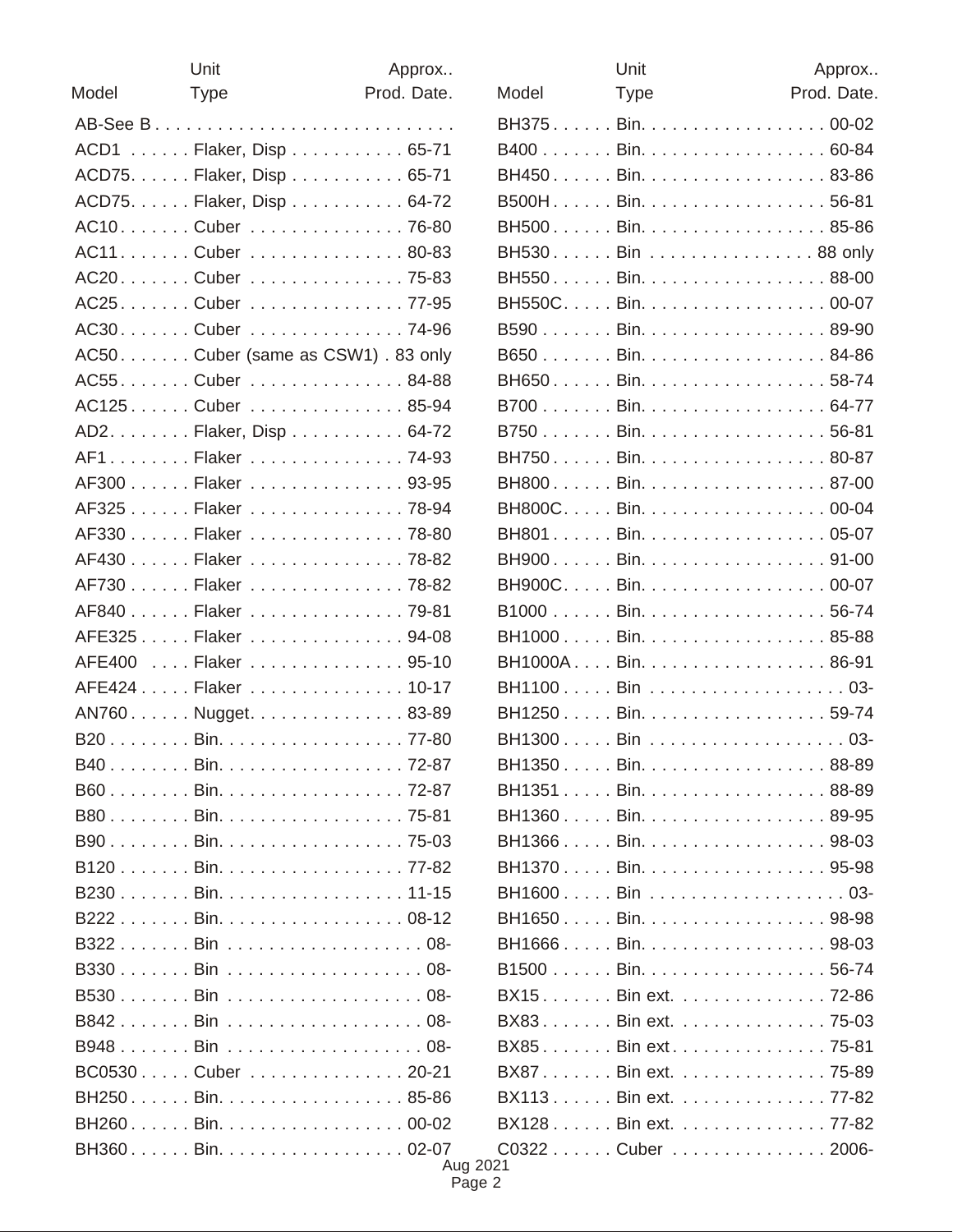|       | Unit                                                              | Approx      |
|-------|-------------------------------------------------------------------|-------------|
| Model | <b>Type</b>                                                       | Prod. Date. |
|       | C0330 Cuber 2006-                                                 |             |
|       | C0522 Cuber 2006-                                                 |             |
|       | C0522RCuber2006-2012                                              |             |
|       | C0530 Cuber 2006-                                                 |             |
|       | C0600CP Compressor Package  08-12                                 |             |
|       | C0630 Cuber 06-                                                   |             |
|       | C0722 Cuber 2013-                                                 |             |
|       | C0800CP Compressor Package  08-12                                 |             |
|       | C0830 Cuber 06-                                                   |             |
|       | C1030 Cuber 06-                                                   |             |
|       | C1200CP Compressor Package  08-12                                 |             |
|       | C1410CP Compressor Package  07-12                                 |             |
|       | C1448 Cuber 07-                                                   |             |
|       | C1800CP Compressor Package  07-12                                 |             |
|       | C1848 Cuber 07-                                                   |             |
|       | C2000CP Compressor Package  07-12                                 |             |
|       | C2148 Cuber 07-                                                   |             |
|       | C2648 Cuber 11-                                                   |             |
|       | C1. Crusher 60-74                                                 |             |
|       | C5. Crusher 59 only                                               |             |
|       | C55. Crusher 69 only                                              |             |
|       | CBW6 Bin. 83-86                                                   |             |
|       | CC1. Soda disp 77 only                                            |             |
|       | $CC2. \ldots \ldots$ . Soda disp $\ldots \ldots \ldots$ . 77 only |             |
|       | CC10. Crusher 74-83                                               |             |
|       | $CC25$ Cuber, soda disp 62-66                                     |             |
|       | CC35. Flaker, soda disp 62-66                                     |             |
|       | $CC75$ Soda disp $$ $$ $77$ only                                  |             |
|       | CC200. Flaker, soda disp 62-66                                    |             |
|       | CC225Flaker, soda disp 65-71                                      |             |
|       | CC350 Flaker, soda disp  65-71                                    |             |
|       | CC650 Flaker, soda disp  65-71                                    |             |
|       | CDM1 Cuber dispenser 70-84                                        |             |
|       | CD20. Cuber dispenser. 74-81                                      |             |
|       | CD200Dispenser87-98                                               |             |
|       | CD450. Cuber dispenser 81-89                                      |             |
|       | CM250A&C Cuber 85-86                                              |             |
|       | CM250D  Cuber  86-87                                              |             |
|       | CM250E  Cuber  87-94                                              |             |
|       | CM450. Cuber 83-85                                                |             |
|       | CM450C  Cuber  85-86                                              |             |

|               | Unit        |                             | Approx      |
|---------------|-------------|-----------------------------|-------------|
| Model         | <b>Type</b> |                             | Prod. Date. |
|               |             | CM450D  Cuber  86-88        |             |
| <b>CM450E</b> |             | Cuber  88-92                |             |
| <b>CM500C</b> |             | Cuber  85-86                |             |
|               |             | CM500D  Cuber  86-92        |             |
| <b>CM500E</b> |             | Cuber  92-94                |             |
|               |             | CM500RC  Cuber  85-86       |             |
|               |             | CM500RD  Cuber  86-92       |             |
|               |             | CM500RE  Cuber  92-94       |             |
|               |             | CM550. Cuber 88-92          |             |
|               |             | CM650A  Cuber  84-85        |             |
|               |             | CM650D  Cuber  86-88        |             |
| <b>CM650E</b> |             | Cuber  88-94                |             |
|               |             | CM650RD  Cuber  86-88       |             |
|               |             | CM650RE  Cuber  88-94       |             |
|               |             | CM850. Cuber 80-83          |             |
|               |             | CM855. Cuber 87-89          |             |
|               |             | CM855B  Cuber  89-94        |             |
|               |             | CM855RA  Cuber  87-89       |             |
|               |             | CM855RB  Cuber  89-94       |             |
|               |             | CM1000Cuber 86-94           |             |
|               |             | CM1000R  Cuber  86-91       |             |
|               |             | CM1200Cuber80-83            |             |
|               |             | CM1200C  Cuber  83-86       |             |
|               |             | CM1200R  Cuber  83-86       |             |
|               |             | CM1400Cuber85-91            |             |
|               |             | CM1400R  Cuber  85-91       |             |
|               |             | CME250  Cuber  93-96        |             |
|               |             | CME256  Cuber  96-99        |             |
|               |             | CME256C  Cuber  99-00       |             |
|               |             | CME256D  Cuber  00-02       |             |
|               |             | CME256E  Cuber      02 only |             |
|               |             | CME256F  Cuber  02-06       |             |
|               |             | CME256H  Cuber      2006    |             |
|               |             | CME306  Cuber  00-08        |             |
|               |             | CME456  Cuber  00-08        |             |
|               |             | CME456R  Cuber  01-08       |             |
|               |             | CME500  Cuber  93-96        |             |
|               |             | CME506  Cuber  96-99        |             |
|               |             | CME506C  Cuber  99-00       |             |
|               |             | CME506D  Cuber  00-02       |             |
|               |             | CME506E Cuber 02 only       |             |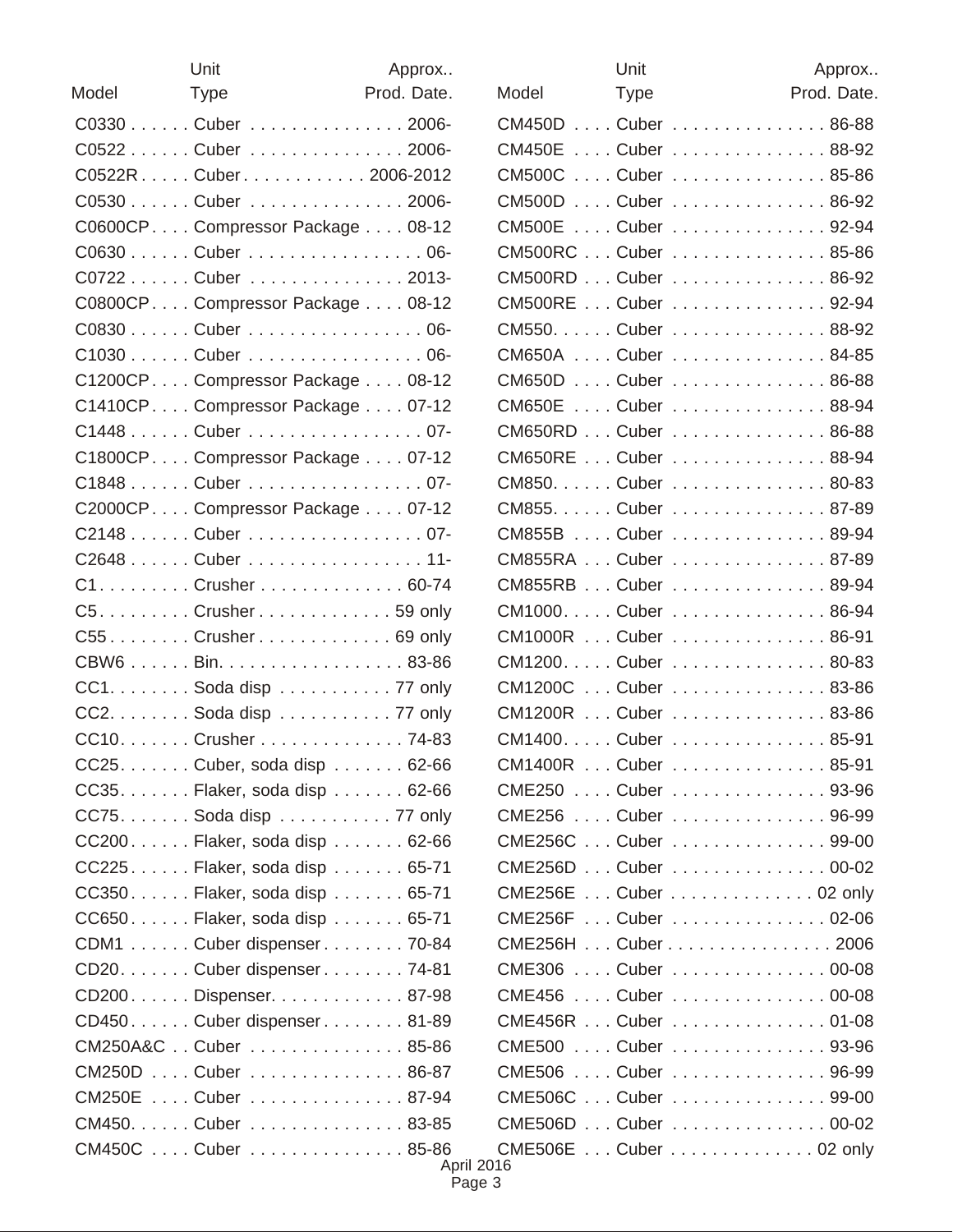|       | Unit                       | Approx      |
|-------|----------------------------|-------------|
| Model | Type                       | Prod. Date. |
|       | CME506F  Cuber  02-06      |             |
|       | CME506H  Cuber      . 2006 |             |
|       | CME500R  Cuber  93-96      |             |
|       | CME506R  Cuber  96-99      |             |
|       | CME506RC Cuber 99-00       |             |
|       | CME506RD Cuber 00-02       |             |
|       | CME506RE Cuber 02 only     |             |
|       | CME506RF Cuber 02-06       |             |
|       | CME506H  Cuber  06-08      |             |
|       | CME650  Cuber  93-96       |             |
|       | CME656  Cuber  96-99       |             |
|       | CME656C  Cuber  99-00      |             |
|       | CME656D  Cuber  00-02      |             |
|       | CME656E Cuber 02 only      |             |
|       | CME656F  Cuber  02-06      |             |
|       | CME656H  Cuber  06-08      |             |
|       | CME650R  Cuber  93-96      |             |
|       | CME656R  Cuber  96-00      |             |
|       | CME656RC Cuber 99-00       |             |
|       | CME656RD Cuber 00-02       |             |
|       | CME656RE Cuber 02 only     |             |
|       | CME656RF Cuber 02-06       |             |
|       | CME656RH Cuber 06-08       |             |
|       | CME686RL Cuber 02-08       |             |
|       | CME806  Cuber  98-99       |             |
|       | CME806C  Cuber  99-00      |             |
|       | CME806D  Cuber  00-02      |             |
|       | CME806E Cuber 02 only      |             |
|       | CME806F  Cuber  02-08      |             |
|       | CME806R  Cuber  98-99      |             |
|       | CME806RC Cuber 99-00       |             |
|       | CME806RD Cuber 01-02       |             |
|       | CME806RE Cuber 02 only     |             |
|       | CME806RF Cuber 02-08       |             |
|       | CME810RL  Cuber  02-08     |             |
|       | CME855  Cuber  95-98       |             |
|       | CME1000Cuber 95-98         |             |
|       | CME1002Cuber 95-99         |             |
|       | CME1002R Cuber 95-99       |             |
|       | CME1056Cuber 99-00         |             |
|       | CME1056D Cuber 00-02       |             |

|                              | Unit        | Approx      |
|------------------------------|-------------|-------------|
| Model                        | <b>Type</b> | Prod. Date. |
| CME1056E Cuber 02 only       |             |             |
| CME1056F Cuber  02-06        |             |             |
| CME1056H Cuber 06-08         |             |             |
| CME1056R Cuber 99-00         |             |             |
| CME1056RD. Cuber  00-02      |             |             |
| CME1056RE . Cuber 02 only    |             |             |
| CME1056RF . Cuber 02-06      |             |             |
| CME1056RH. Cuber  06-08      |             |             |
| CME1202. Cuber 95-98         |             |             |
| CME1202R Cuber 95-98         |             |             |
| CME1402. Cuber 95-98         |             |             |
| CME1402R Cuber 95-98         |             |             |
| CME1356. Cuber 98-00         |             |             |
| CME1356B Cuber (CE). 99-00   |             |             |
| CME1356C Cuber 00-00         |             |             |
| CME1356D Cuber 00-02         |             |             |
| CME1356E Cuber 02 only       |             |             |
| CME1356F Cuber  02-06        |             |             |
| CME1356H Cuber 06-08         |             |             |
| CME1386RL . Cuber 04-08      |             |             |
| CME1656. Cuber 98-00         |             |             |
| CME1656B Cuber (CE). 99-00   |             |             |
| CME1656C  Cuber  00-00       |             |             |
| CME1656D Cuber 00-02         |             |             |
| CME1656E Cuber 02 only       |             |             |
| CME1656F Cuber  02-06        |             |             |
| CME1656H Cuber 06-08         |             |             |
| CME1686RL . Cuber 04-08      |             |             |
| CME1856WCuber 02-08          |             |             |
| CME2006R Cuber 98-00         |             |             |
| CME2006RC. Cuber  00-08      |             |             |
| CME2086RL . Cuber 04-08      |             |             |
| CMS1002 Cuber  91-94         |             |             |
| CMS1002R Cuber 91-94         |             |             |
| CMS1202 Cuber  91-94         |             |             |
| CMS1202R Cuber 91-94         |             |             |
| CMS1402. Cuber 91-94         |             |             |
| CMS1402R Cuber 91-94         |             |             |
| CP686Compressor Pack02-08    |             |             |
| CP886Compressor Pack02-08    |             |             |
| CP1086 Compressor Pack 02-08 |             |             |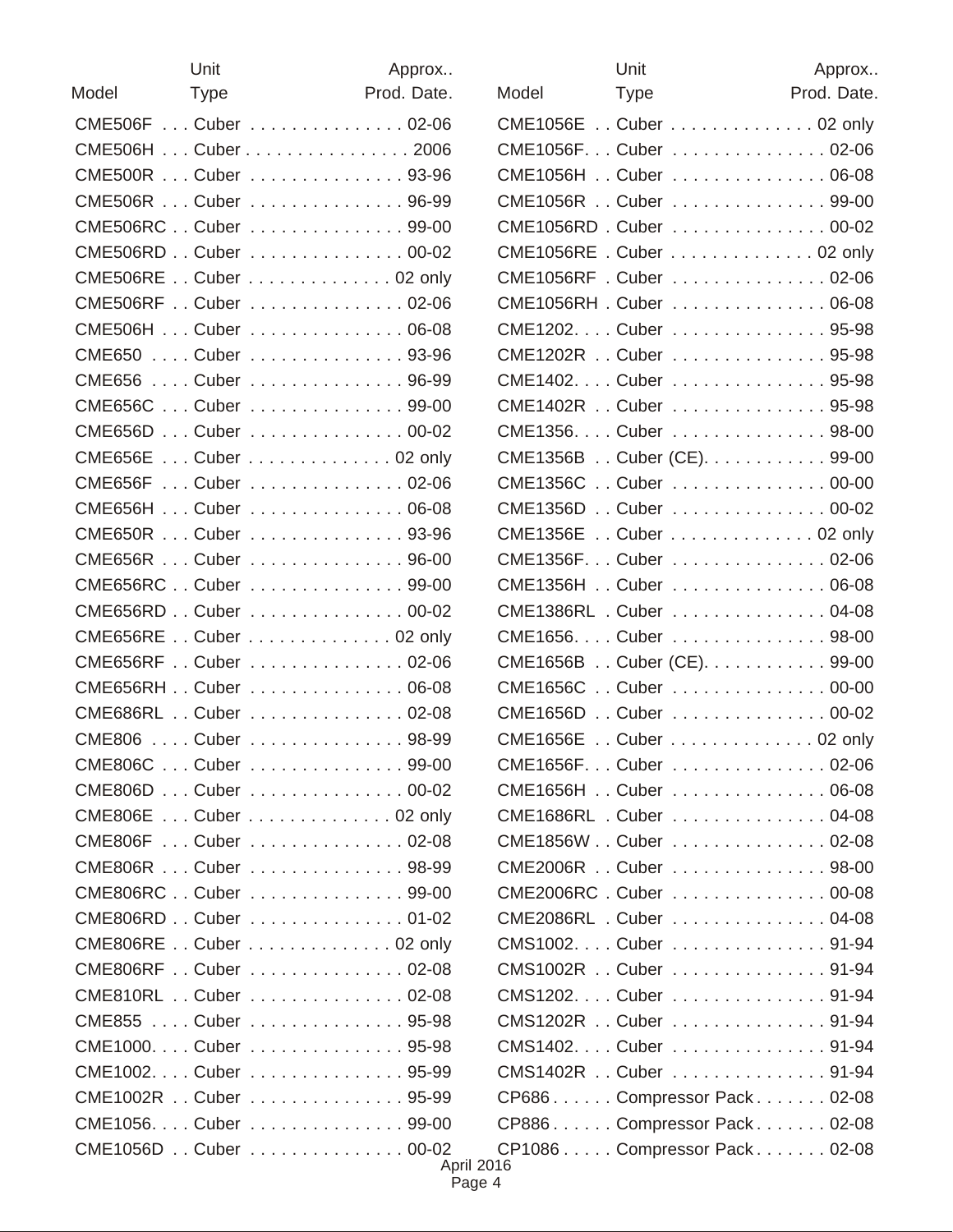|       | Unit                         | Approx      |
|-------|------------------------------|-------------|
| Model | <b>Type</b>                  | Prod. Date. |
|       | CP1316 Compressor Pack 04-08 |             |
|       | CP2086 Compressor Pack 04-08 |             |
|       | CSW1 Cuber 83-88             |             |
|       | CSW1BCuber88-92              |             |
|       | CSW1C Cuber  92-95           |             |
|       | CSWE1 Cuber 95-99            |             |
|       | CSW45  Cuber  99-01          |             |
|       | CSW45B  . Cuber      . 01-03 |             |
|       | CSW45C or D Cuber 03-07      |             |
|       | CS0415Cuber08-10             |             |
|       | CSW2 Cuber 83-86             |             |
|       | CSW3Cuber83-86               |             |
|       | CSW4 Cuber 83-86             |             |
|       | CHW5Cuber83-86               |             |
|       | CHW7Cuber83-86               |             |
|       | CS55. Cuber 89-93            |             |
|       | CS60Cuber95-01               |             |
|       | CSE60. Cuber 01-07           |             |
|       | CU0415 Cuber  13-            |             |
|       | CU0515 Cuber  08-            |             |
|       | CU0715 Cuber  13-            |             |
|       | CU0920 Cuber  13-            |             |
|       | CU1526Cuber08-20             |             |
|       | CU2026Cuber08-20             |             |
|       | CU3030 Cuber  08-            |             |
|       | CU50. Cuber 2010-            |             |
|       | CU0515 Cuber  07-            |             |
|       | CV5. Cuber disp. 65 only     |             |
|       | DC3. Cuber 58-60             |             |
|       | DC30Cuber77-80               |             |
|       | DC33. Cuber 80-95            |             |
|       | DCE33. Cuber 95-             |             |
|       | DD40. lce bank. 88-96        |             |
|       | DF4. Flaker 59-73            |             |
|       | DSF450 Flaker, soda 78-82    |             |
|       | DSF650 Flaker, soda 78-82    |             |
|       | DMS20 Machine stand 72-86    |             |
|       | DMS21 Machine stand 86-89    |             |
|       | DMS21B  Machine stand  89-   |             |
|       | DMS30 Machine stand 72-86    |             |
|       | DMS31 Machine stand 86-89    | Ani         |

|       | Unit                                                 | Approx      |
|-------|------------------------------------------------------|-------------|
| Model | <b>Type</b>                                          | Prod. Date. |
|       | DMS31B Machine stand 89-                             |             |
|       | DMS50 Machine stand 78-85                            |             |
|       | DMS51 Machine stand 86 only                          |             |
|       | DVK900. Diverting valve 79-80                        |             |
|       | DVK905Diverting valve  80-84                         |             |
|       |                                                      |             |
|       | EC900Flaker-Transporter78-84                         |             |
|       | ECC0800 Condensing unit 13-                          |             |
|       | $ECC1200$ Condensing unit $\ldots \ldots \ldots$ 13- |             |
|       | ECC1410. Condensing unit. 13-                        |             |
|       | ECC1800. Condensing unit. 13-                        |             |
|       | EH130. lce making head. 08-12                        |             |
|       | EH222. lce making head. 08-13                        |             |
|       | EH222 C Ice making head. 13-14                       |             |
|       | EH330. lce making head. 08-13                        |             |
|       | EH330 C Ice making head. 13-14                       |             |
|       | EH330 D Ice making head. 14-                         |             |
|       | EH430. lce making head. 07-13                        |             |
|       | EH430 C Ice making head. 13-14                       |             |
|       | EH430 D Ice making head. 14-                         |             |
|       | ERC101Condenser96-09                                 |             |
|       | ERC151 Condenser 96-09                               |             |
|       | ERC201. Condenser 96-09                              |             |
|       | ERC301. Condenser 96-99                              |             |
|       | ERC302Condenser96-12                                 |             |
|       | ERC401 Condenser 96-98                               |             |
|       | ERC402 Condenser 96-09                               |             |
|       | ERC111. Condenser. 01-                               |             |
|       | ERC211. Condenser. 01-09                             |             |
|       | ERC311. Condenser. 99-                               |             |
|       | ERC411. Condenser 97-10                              |             |
|       | ERC611. Condenser. 98-                               |             |
|       | ERC680. Eclipse condenser 02-13                      |             |
|       | ERC1086 Eclipse condenser  02-13                     |             |
|       | ER2C1086 Eclipse condenser  02-13                    |             |
|       | ERC2086 Eclipse condenser  03-13                     |             |
|       | FC40. Bin/Cabinet 78 only                            |             |
|       | FD1. Flaker dispenser. 72 only                       |             |
|       | FD3. Flaker dispenser. 72-80                         |             |
|       | FD4. Flaker dispenser. 72-89                         |             |
|       | FD5. Flaker dispenser. 72-85                         |             |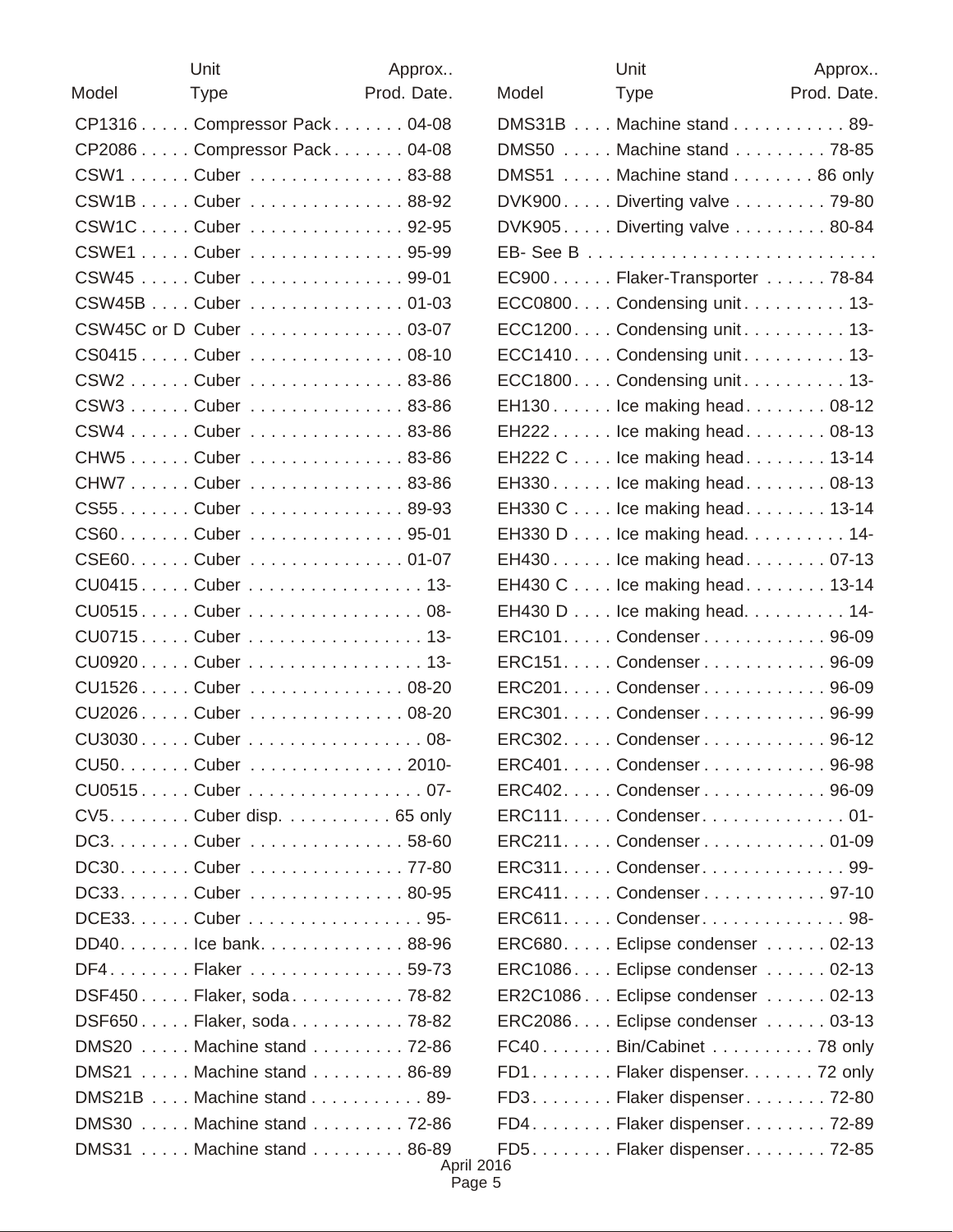| Unit                 | Approx                        |
|----------------------|-------------------------------|
| Model<br><b>Type</b> | Prod. Date.                   |
|                      | FD6. Flaker dispenser. 72-81  |
|                      | FD7. Flaker dispenser. 72-80  |
|                      | FD470 Flaker dispenser 89-92  |
|                      | FD470BFlaker dispenser 92-94  |
|                      | FDE470 Flaker dispenser 94-00 |
|                      | FDE474 Flaker dispenser 00-01 |
|                      | FM800. Flaker 89-94           |
|                      | FM800RFlaker89-94             |
|                      | FM1200Flaker89-92             |
|                      | FM1200RFlaker89-92            |
|                      | FM1202Flaker92-95             |
|                      | FM1202RFlaker92-95            |
|                      | FM1500Flaker89-94             |
|                      | FM1500RFlaker89-94            |
|                      | FM2400Flaker89-93             |
|                      | FM2400RFlaker89-93            |
|                      | FM2400RH Flaker 89-93         |
|                      | FM2402Flaker93-95             |
|                      | FM2402RFlaker93-95            |
|                      | FM2402RH  Flaker  93-95       |
|                      | FME504Flaker07-09             |
|                      | FME800Flaker94-00             |
|                      | FME800R  Flaker  94-00        |
|                      | FME804Flaker00-09             |
|                      | FME804R  Flaker  00-09        |
|                      | FME1200Flaker95-00            |
|                      | FME1200R Flaker  95-00        |
|                      | FME1204Flaker00-09            |
|                      | FME1204R Flaker  00-09        |
|                      | FME1200RLE. Flaker 97-00      |
|                      | FME1204RLFlaker00-09          |
|                      | FME1500Flaker94-00            |
|                      | FME1504Flaker00-09            |
|                      | FME1504R Flaker 00-09         |
|                      | FME1500RLE. Flaker 97-00      |
|                      | FME1504RLFlaker00-09          |
|                      | FME1500R Flaker  94-00        |
|                      | FME2400Flaker95-00            |
|                      | FME2400R Flaker 95-00         |
|                      | FME2404Flaker00-              |
|                      | FME2404R Flaker 00-           |

|       | Unit                                                         | Approx      |
|-------|--------------------------------------------------------------|-------------|
| Model | <b>Type</b>                                                  | Prod. Date. |
|       | FME2400RH . Flaker 95-97                                     |             |
|       | FME2400RLE. Flaker 97-00                                     |             |
|       | FME2404RLFlaker00-                                           |             |
|       | F0522 Flaker 2009-                                           |             |
|       | F0822 Flaker 2009-                                           |             |
|       | F1222 Flaker 2009-                                           |             |
|       | F1322 Flaker 2009-                                           |             |
|       | HC400Cuber89-91                                              |             |
|       | HC400R. Cuber 81 only                                        |             |
|       | HC700Cuber 79-91                                             |             |
|       | HC800. Cuber 81-87                                           |             |
|       | HC1200Cuber77-82                                             |             |
|       | HD22. Dispenser 03-                                          |             |
|       | HD30. Dispenser 03-                                          |             |
|       | HD30N Coin op disp. 03-11                                    |             |
|       | HD150. Dispenser. 00-02                                      |             |
|       | HD156. Dispenser. 02-03                                      |             |
|       | HD356. Dispenser. 98-00                                      |             |
|       | HD356CDispenser00-03                                         |             |
|       | HID312 lcemaker-dispenser 15-                                |             |
|       | HID525 lcemaker-dispenser 15-                                |             |
|       | HID540 Icemaker-dispenser 15-                                |             |
|       | HQD550C lcemaker-dispenser. 86-89                            |             |
|       | HQD650 lcemaker-dispenser 81 only                            |             |
|       | HQD650B Icemaker-dispenser 81-86                             |             |
|       | HQD650C Icemaker-dispenser. 86-89                            |             |
|       | HQD750 Icemaker-dispenser. 80-81                             |             |
|       | HQD750B  Icemaker-dispenser 81-86                            |             |
|       | HQD750C Icemaker-dispenser. 86-89<br>HTB250Bin86-07          |             |
|       | HTB350 Bin86-07                                              |             |
|       | HTB500Bin86-95                                               |             |
|       | HTB555 Bin95-07                                              |             |
|       | HTB650Bin85-86                                               |             |
|       | ID150 Ice Only Dispenser. 02-                                |             |
|       | ID200 Ice Only Dispenser. 02-                                |             |
|       |                                                              |             |
|       | ID250 Ice Only Dispenser. 02-<br>IM33 lce merchandiser 59-77 |             |
|       | IS100. Dispenser. 89-95                                      |             |
|       | IS160. Dispenser. 95-01                                      |             |
|       | IS150. Dispenser. 89-95                                      |             |
|       |                                                              |             |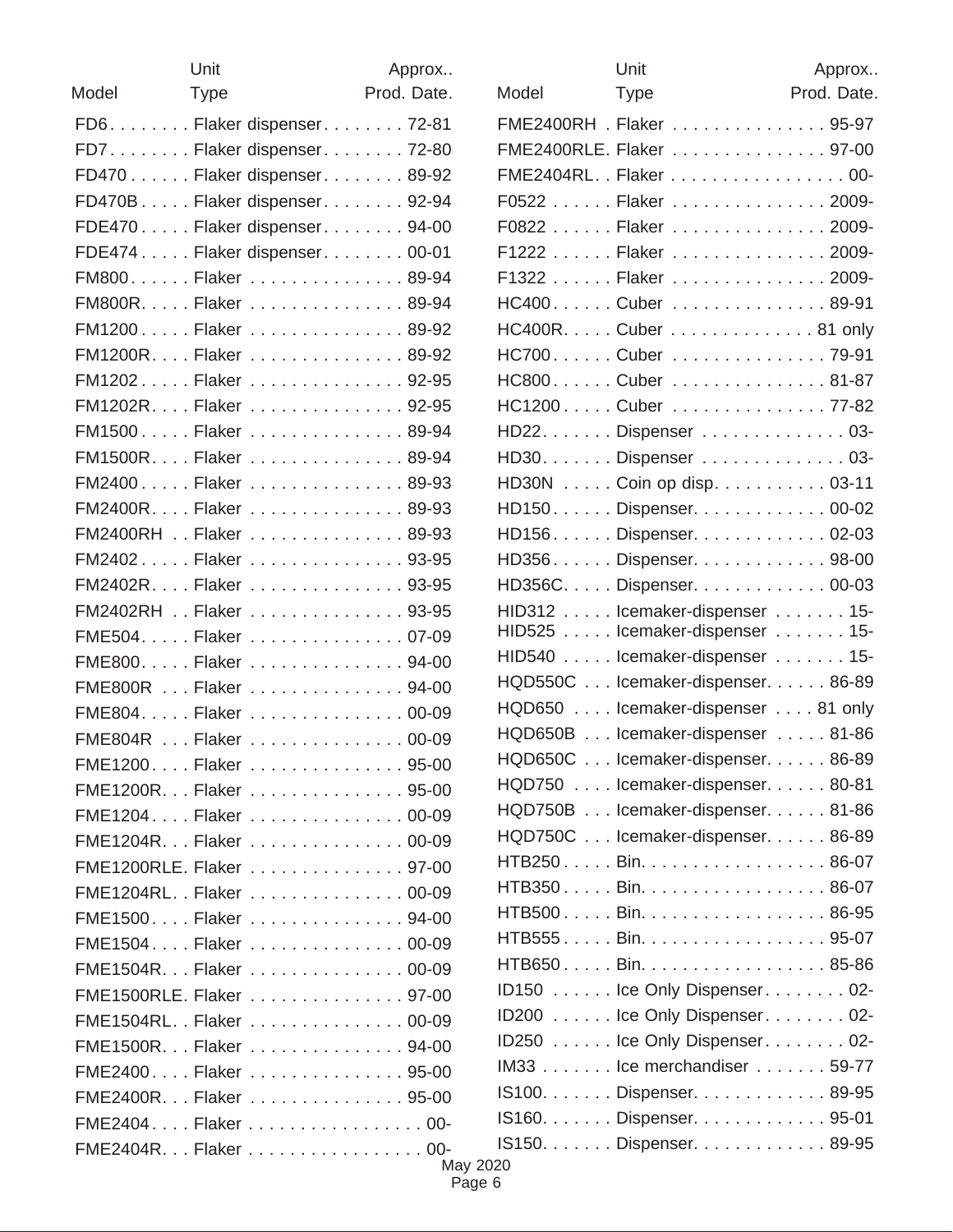|       | Unit                               | Approx      |
|-------|------------------------------------|-------------|
| Model | <b>Type</b>                        | Prod. Date. |
|       | IS220. Dispenser. 95-01            |             |
|       | K44D. Carbonator. 72-73            |             |
|       | MAR1400. Flaker. 2000-2013         |             |
|       | MAR2000Flaker2000-2013             |             |
|       | MC(M,L or S)1 Cuber 72-74          |             |
|       | MC(M,L or S)2 Cuber 72-74          |             |
|       | MC25 Cuber 74-77                   |             |
|       | MC35 Cuber 74-79                   |             |
|       | MC40  Cuber  75-83                 |             |
|       | MCA3 Flaker 68-70                  |             |
|       | MCA23  Flaker  68-70               |             |
|       | MCD200 Cuber-dispenser 79-83       |             |
|       | MCD200B Cuber-dispenser 83-84      |             |
|       | MCD200C Cuber-dispenser 84-86      |             |
|       | MCM860 Cuber 90 only               |             |
|       | MCM860R Cuber 90 only              |             |
|       | MCM1062  Cuber  91-95              |             |
|       | MCM1062R Cuber 91-95               |             |
|       | MCM1462  Cuber  92-95              |             |
|       | MCM1462R Cuber 92-95               |             |
|       | MDT2C12 icemaker-Dispenser 02-15   |             |
|       | MDT3F12. Icemaker-Dispenser 01-15  |             |
|       | MDT4F12. Icemaker-Dispenser 01-15  |             |
|       | MDT5N25 Icemaker-Dispenser 01-15   |             |
|       | MDT5N40 Icemaker-Dispenser 01-15   |             |
|       | MDT6N90  Icemaker-Dispenser  01-15 |             |
|       | MF3. Flaker 73-78                  |             |
|       | MF4. Flaker 73-78                  |             |
|       | MF5. Flaker 73-78                  |             |
|       | MF6. Flaker 75-83                  |             |
|       | MF6B Flaker 83-84                  |             |
|       | MF6C  Flaker  84-89                |             |
|       | MF6RH  Flaker  87-89               |             |
|       | MF400Flaker78-89                   |             |
|       | MF400B. Flaker 89-93               |             |
|       | MF700. Flaker 78-89                |             |
|       | MF900Flaker78-89                   |             |
|       | MF900R. Flaker 80-84               |             |
|       | MF900RC  Flaker  84-89             |             |
|       | MFE400Flaker94-07                  |             |
|       | MH750. Nugget. 81-86               |             |

|       | Unit                              | Approx      |
|-------|-----------------------------------|-------------|
| Model | <b>Type</b>                       | Prod. Date. |
|       | MH750C Nugget. 86-89              |             |
|       | MH750R Nugget. 86-89              |             |
|       | MM110 Cuber 65-71                 |             |
|       | MM205 Cuber 65-71                 |             |
|       | MM210 Cuber 70-73                 |             |
|       | MM510 Cuber 65-73                 |             |
|       | MM1010  Cuber  70-73              |             |
|       | ND550A. lcemaker-dispenser. 89-92 |             |
|       | ND550B. lcemaker-dispenser. 92-94 |             |
|       | ND650lcemaker-dispenser89-94      |             |
|       | ND750. lcemaker-dispenser. 89-94  |             |
|       | NDE550. lcemaker-dispenser. 94-00 |             |
|       | NDE554. lcemaker-dispenser. 00-01 |             |
|       | NDE650. lcemaker-dispenser. 94-00 |             |
|       | NDE654. lcemaker-dispenser. 00-01 |             |
|       | NDE750. lcemaker-dispesner. 94-00 |             |
|       | NDE754. lcemaker-dispenser. 00-01 |             |
|       | NM650. Nugget. 89-94              |             |
|       | NM650R  Nugget89-94               |             |
|       | NM950. Nugget. 89-92              |             |
|       | NM950R Nugget. 89-92              |             |
|       | NM952. Nugget. 92-95              |             |
|       | NM952R  Nugget 92-95              |             |
|       | NM1250. Nugget. 89-94             |             |
|       | NM1250R  Nugget89-94              |             |
|       | NM1850Nugget89-93                 |             |
|       | NM1850R  Nugget89-93              |             |
|       | NM1850RH Nugget. 89-93            |             |
|       | NM1852. Nugget. 93-95             |             |
|       | NM1852R  Nugget 93-95             |             |
|       | NM1852RH Nugget. 93-95            |             |
|       | NME454  Nugget 07-09              |             |
|       | NME650 Nugget. 94-00              |             |
|       | NME650R  Nugget94-00              |             |
|       | NME654 Nugget. 00-09              |             |
|       | NME654R  Nugget 00-09             |             |
|       | NME654RL Nugget. 02-09            |             |
|       | NME950- Nugget. 95-00             |             |
|       | NME950R  Nugget 95-00             |             |
|       | NME954  Nugget 00-09              |             |
|       | NME954R  Nugget 00-09             |             |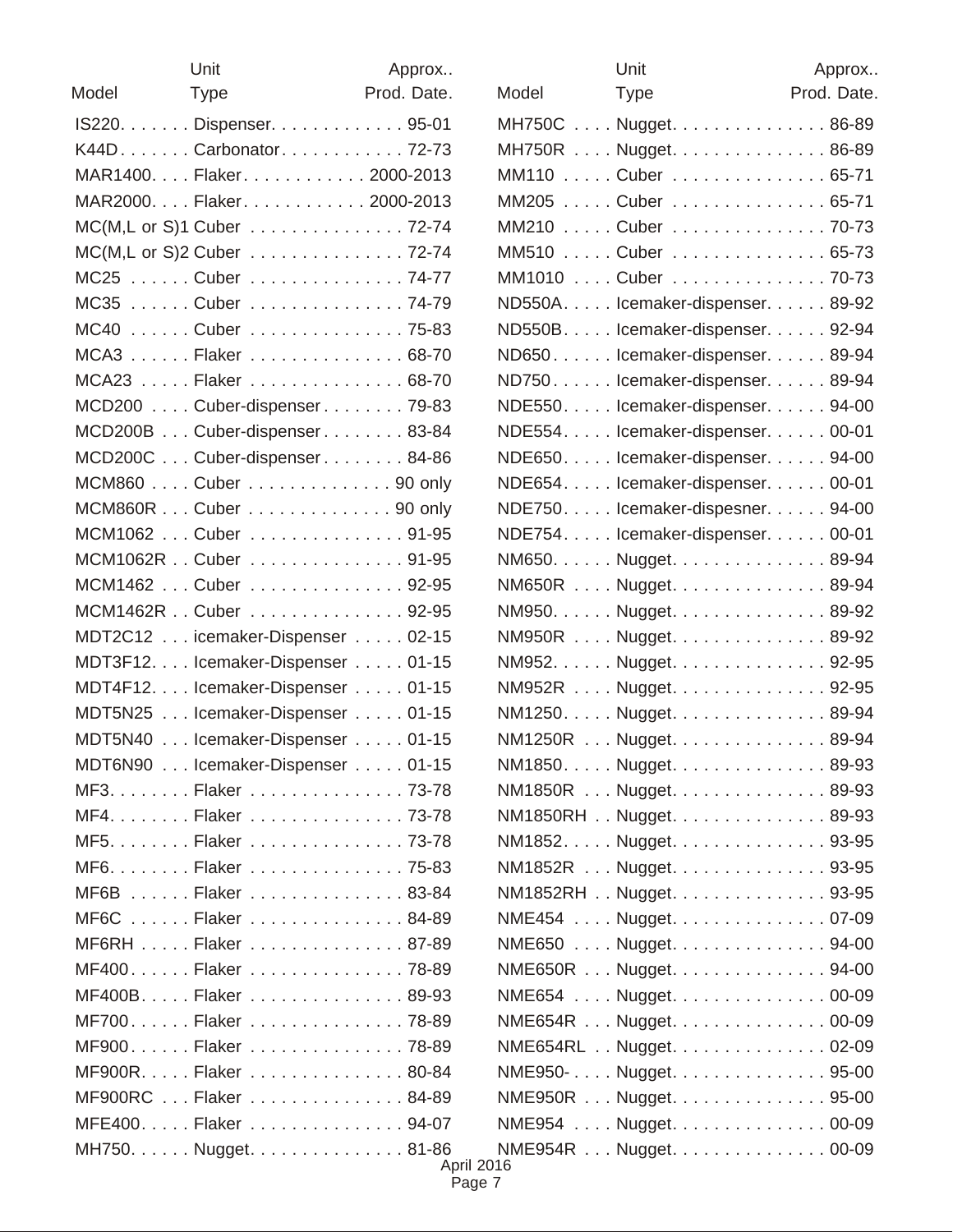|       | Unit                              | Approx      |
|-------|-----------------------------------|-------------|
| Model | <b>Type</b>                       | Prod. Date. |
|       | NME950RLE . Nugget. 97-00         |             |
|       | NME954RL Nugget. 00-08            |             |
|       | NME1250. Nugget. 94-00            |             |
|       | NME1250R Nugget. 94-00            |             |
|       | NME1254. Nugget. 00-09            |             |
|       | NME1254R Nugget. 00-09            |             |
|       | NME1250RLE Nugget. 97-00          |             |
|       | NME1254RL . Nugget. 00-09         |             |
|       | NME1850. Nugget. 95-00            |             |
|       | NME1850R Nugget. 95-00            |             |
|       | NME1854. Nugget. 00-10            |             |
|       | NME1854R Nugget 00-               |             |
|       | NME1850RH. Nugget95-97            |             |
|       | NME1850RLE Nugget97-00            |             |
|       | NME1854RL . Nugget. 00-12         |             |
|       | NS650Nugget89-94                  |             |
|       | NSE650. Nugget. 94-00             |             |
|       | NSE654Nugget00-08                 |             |
|       | NU130. Nugget. 2011 only          |             |
|       | PH2. Flaker 73-75                 |             |
|       | PMF450. Flaker/Pre-mix 78-82      |             |
|       | PMF650Flaker/Pre-mix 78-82        |             |
|       | PO760. Nugget/Post mix. 82-89     |             |
|       | PR760Nugget/Post mix82-89         |             |
|       | PRC Remote cond 11-               |             |
|       | PR2C240. Remote cond 12-          |             |
|       | RCB650. Bin 85 only               |             |
|       | RCS50. lce Bank Carbonator. 73-81 |             |
|       | RCLS15. Remote closed loop 82-87  |             |
|       | RCLS30. Remote closed loop 82-87  |             |
|       | RC151Remote condenser81-88        |             |
|       | RC202Remote condenser81-82        |             |
|       | RC302Remote condenser81-82        |             |
|       | RC303Remote condenser81-82        |             |
|       | RC551Remote condenser85-94        |             |
|       | RC651. Remote condenser 85-88     |             |
|       | RC652Remote condenser85-88        |             |
|       | RC1051 Remote condenser 88-94     |             |
|       | RC1052Remote condenser88-94       |             |
|       | RC1022 Remote condenser 91-95     |             |
|       | RC1222Remote condenser91-95       | Anr         |

|       | Unit                           | Approx      |
|-------|--------------------------------|-------------|
| Model | <b>Type</b>                    | Prod. Date. |
|       | RC1422 Remote condenser 91-95  |             |
|       | RC1451 Remote condenser 85-91  |             |
|       | RCE551. Remote condenser 93-96 |             |
|       | RCE651. Remote condenser 93-96 |             |
|       | RCE652. Remote condenser 93-96 |             |
|       | RCE1002 Remote condenser 95-96 |             |
|       | RCE1401 Remote condenser 95-96 |             |
|       | RCE400. Remote condenser 95-00 |             |
|       | RF33Refrigerator 82-95         |             |
|       | RFE33. Refrigerator 95-10      |             |
|       | RPD100. Dispenser 79 only      |             |
|       | RS100Dispenser89-95            |             |
|       | RS160Dispenser95-01            |             |
|       | RS150Dispenser89-95            |             |
|       | RS220. Dispenser. 95-01        |             |
|       | SC100Cuber 52-75               |             |
|       | SC200Cuber52-74                |             |
|       | SC300Cuber  61-72              |             |
|       | SC500Cuber55-74                |             |
|       | SC1000Cuber64-77               |             |
|       | SCC30. Cuiber 09-              |             |
|       | SCC50. Cuber 08-               |             |
|       | SCE170Cuber94-01               |             |
|       | SCE170BCuber 00-08             |             |
|       | SCE275 Cuber  97-08            |             |
|       | SCN60. Res Nugget 11-          |             |
|       | SCV32. Wine storage 03-15      |             |
|       | $SD1$ Flaker, soda disp 57-77  |             |
|       | SD2. Flaker, soda disp 57-77   |             |
|       | SD3. Flaker, soda disp 58-65   |             |
|       | SD4. Flaker, soda disp 61-65   |             |
|       | SD55Dispenser87-92             |             |
|       | SD60lce-beverage disp87-89     |             |
|       | SD100lce-beverage disp87-89    |             |
|       | SD110. Dispenser. 87-89        |             |
|       | SF1Flaker52-78                 |             |
|       | SF2. Flaker 52-77              |             |
|       | SF3. Flaker 54-78              |             |
|       | SF5Flaker56-74                 |             |
|       | SF8. Flaker 59-82              |             |
|       | SF75Flaker55-78                |             |